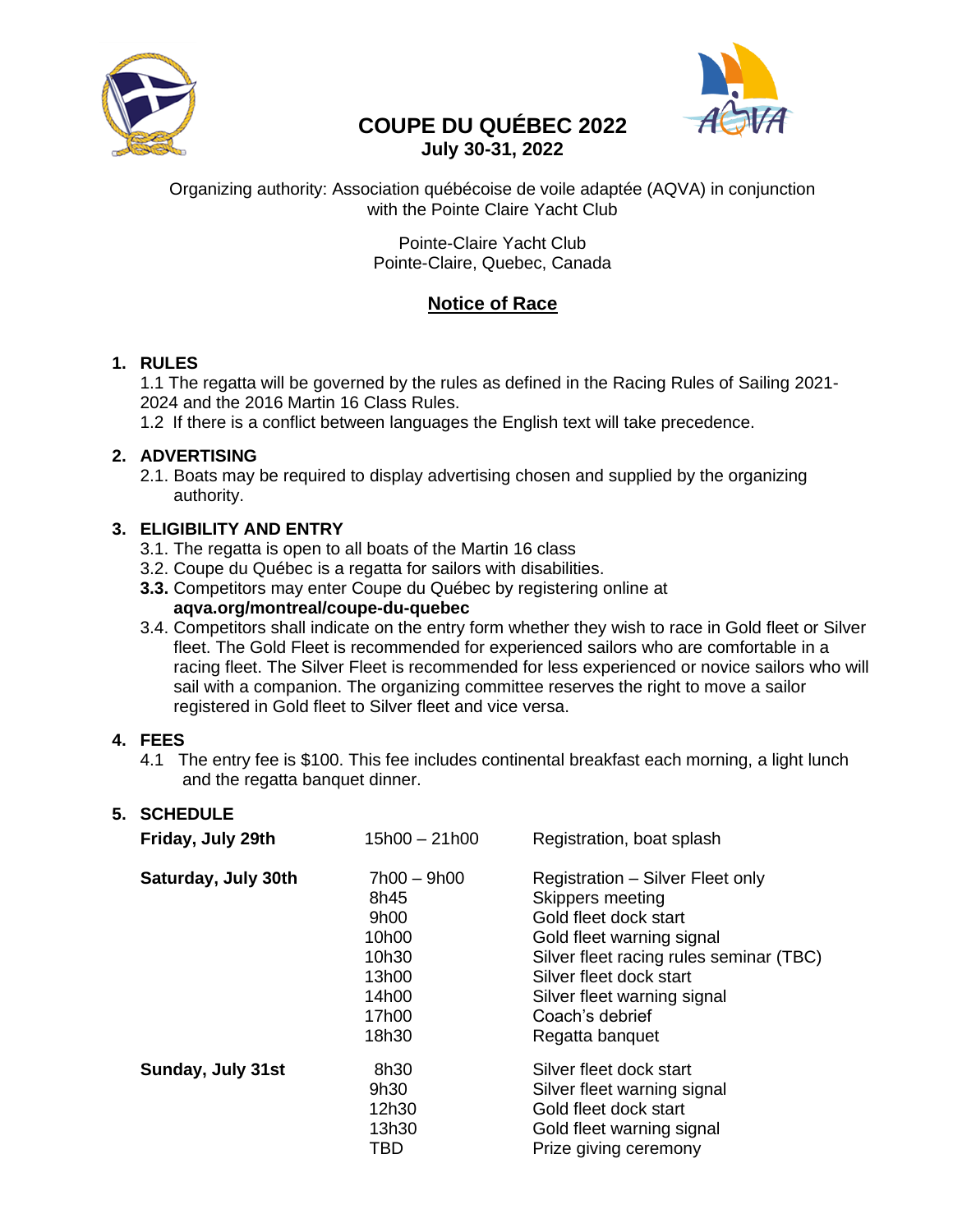### **6. MEASUREMENT**

6.1 Martin 16 sailboats and equipment will not be measured prior to racing.

#### **7. BOATS AND EQUIPMENT**

 7.1 Boats and equipment must comply with the Martin 16 Class Rules 7.2 Competitors requiring a charter boat must indicate such on their entry form.

## **8. SAILING INSTRUCTIONS**

8.1 Sailing instructions will be available at registration as of 15h00 on July 29th.

#### **9. VENUE**

9.1 Attachment A shows the location of the racing area

## **10. THE COURSES**

 10.1 The diagram in Attachment B show the courses, including the approximate angles between legs, the order in which marks are to be passed, and the side on which each mark is to be left.

## **11. PENALTY SYSTEM**

11.1 Rule 44.1 is changed so that the Two-Turns Penalty is replaced by a One-Turn Penalty

## **12. SCORING**

12.1 One race in each fleet is required to be completed to constitute a series.

 12.2 When fewer than four races have been completed a boat's series score will be the total of her race scores.

 12.3 When four races or more have been completed, a boat's score will be the total of her race scores excluding the worst score.

### **13. PRIZES**

13.1 Prizes will be awarded to the top three finishers in both Gold and Silver fleets.

13.2 The Coupe du Québec will be awarded to the top finisher in the Gold fleet.

13.3 The Peg Cup will be awarded to the top finisher in the Silver fleet.

#### **14. DISCLAIMER OF LIABILITY**

 14.1 Competitors participate in the regatta entirely at their own risk. See Rule 4, Decision to Race. The organizing authority will not accept any liability for material damage or personal injury or death sustained in conjunction with, prior to, during, or after the regatta.

## **15. SAFETY**

- 15.1 Competitors shall wear life jackets or other adequate personal buoyancy devices at all times while on the dock and afloat.
- 15.2 Sailing companions are mandatory for Silver fleet and optional for Gold fleet.

#### **16. FURTHER INFORMATION**

16.1 Information on accommodations is available at [www.aqva.org](http://www.aqva.org/) 16.2 Contact AQVA for further information. [pstone@aqva.org](mailto:pstone@aqva.org) or 514-694-8021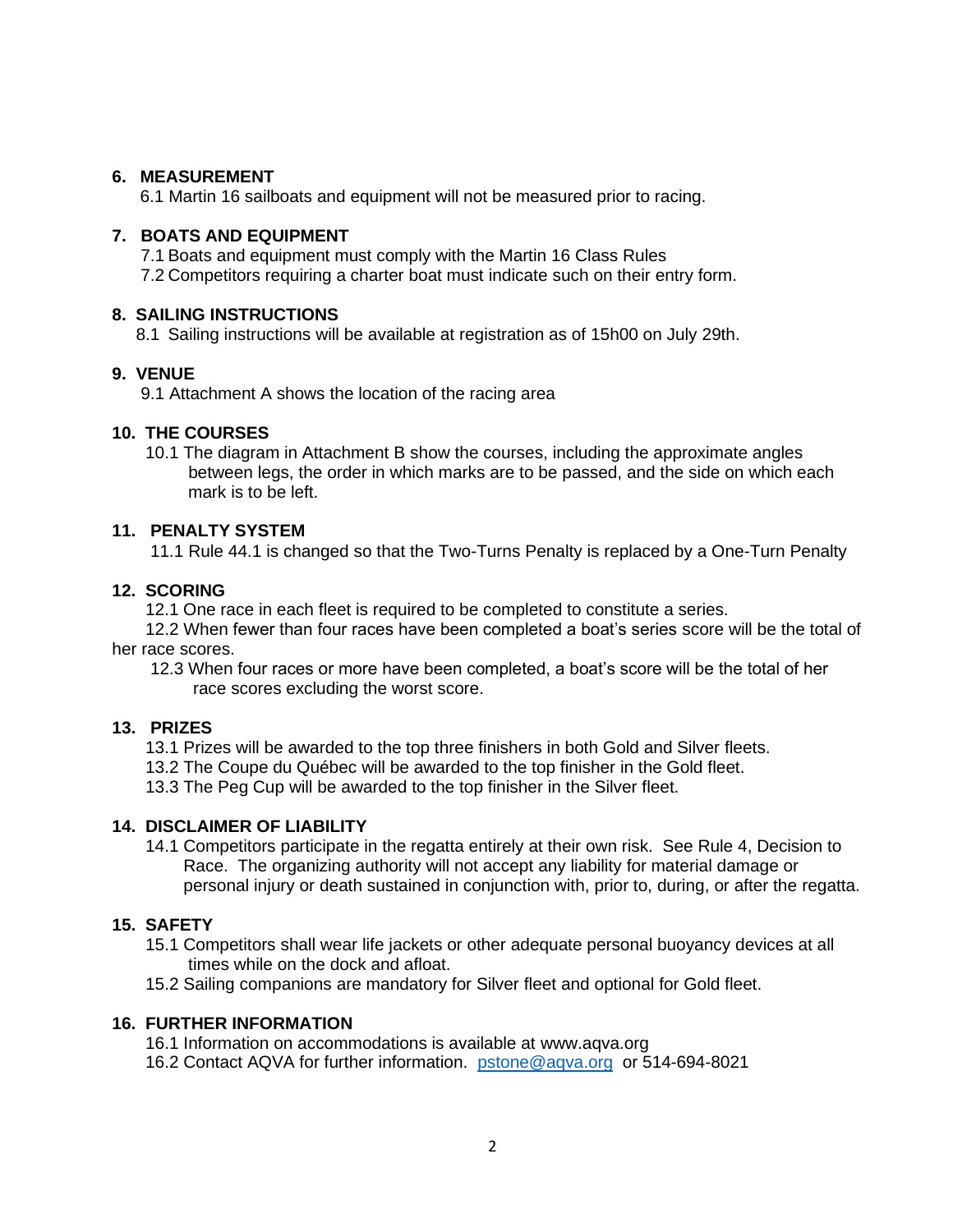# **ATTACHMENT A**

.